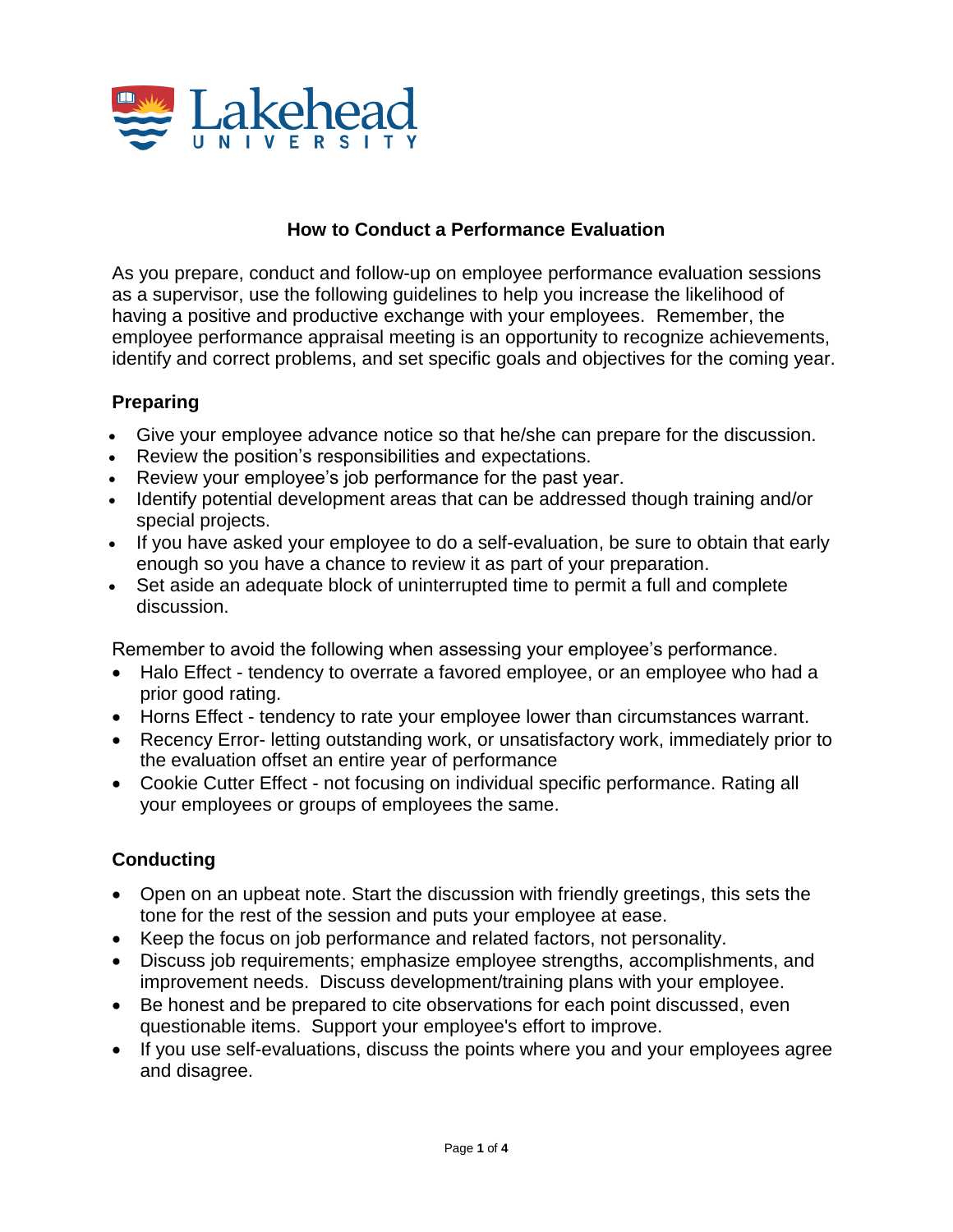- Clarify the overall ratings with your employee and provide specific information regarding the criteria that you used to determine them.
- Don't interrupt, but ask questions only for clarification. Rephrase and summarize what your employee says, to ensure you truly understand them.
- Ask your employee for ideas about how to resolve problems.
- Set appropriate goals, expectations, and objectives together for the up-coming year.
- Thank your employee for their participation. Ask them if you're providing valuable support. Ask for suggestions on ways you can improve as a supervisor.
- Summarize what has been discussed and ask for final questions. End on a positive note.

# **Constructive Feedback**

When giving constructive feedback, it is very important that you focus on performance rather than personality i.e. criticise what your employee has done rather than who they are. The following are tips you can use:

- Plan the feedback in advance and ensure you have a clear aim about the purpose of the feedback.
- Consider in advance how you think your employee may react to the feedback.
- Focus on what your employee does well.
- Encourage self-assessment by asking your employee's views in the first instance they may already be aware of areas for improvement.
- Explain the effects of their actions or behaviour on colleagues, the team/Department/Faculty.
- Encourage your employee to take full responsibility for his/her actions.
- Focus on the future and what can be done to improve any areas of weakness or what could be done differently.
- Make it clear that you want to work with your employee to seek solutions to any problem areas.
- Let your employee know if you think they are capable of improvement.

A suggestion when giving this type of feedback is using the 'sandwich' technique, which 'negative' areas are 'sandwiched' between positive feedback:

- First, emphasis on what worked well.
- Second, focus on what could have been done differently.
- Thirdly, give a summary of what might help and a reminder of the positive.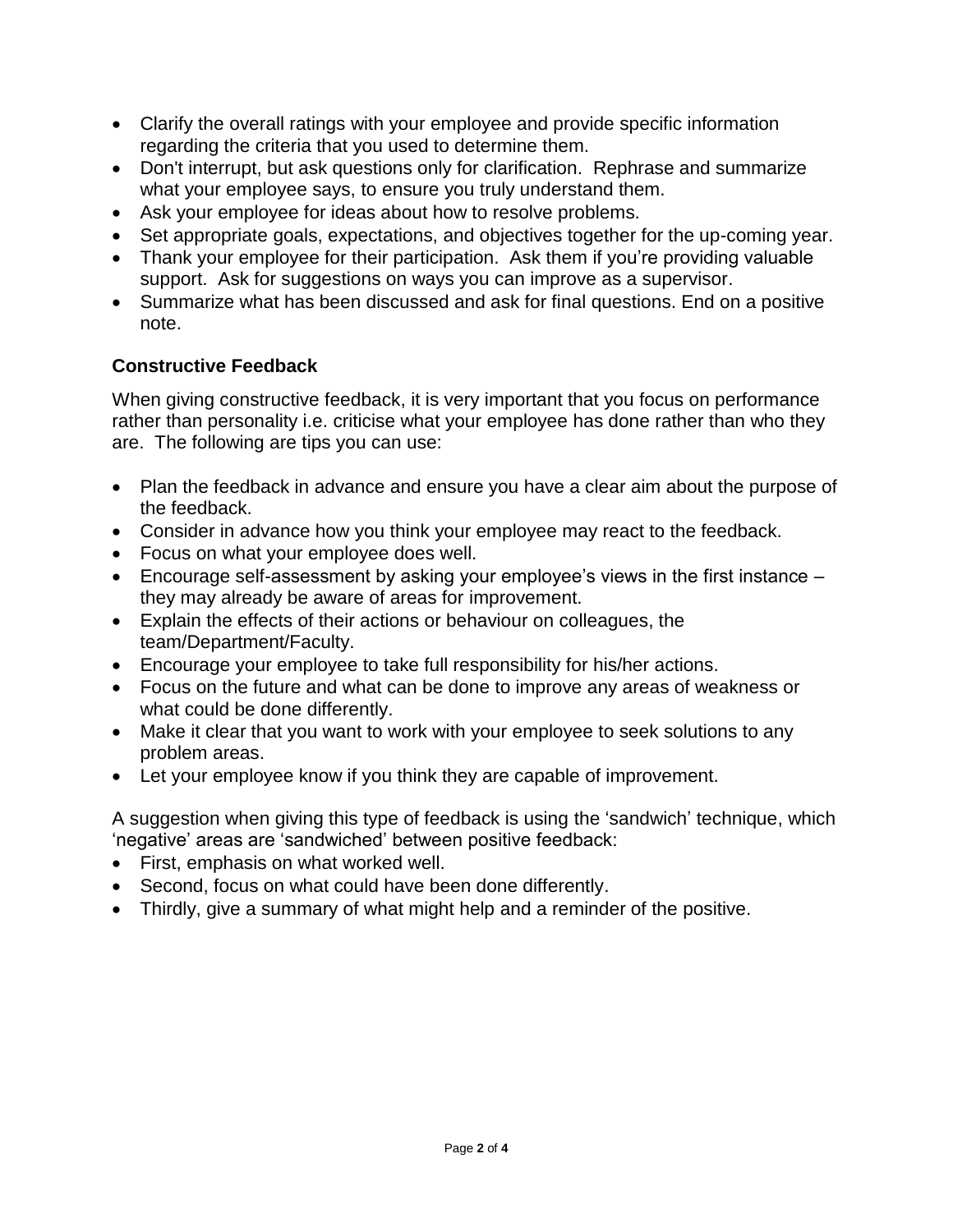# **Effective Ways to Communicate**

| Don't say:                                                            | Do say:                                                                                                                                                                                                              |
|-----------------------------------------------------------------------|----------------------------------------------------------------------------------------------------------------------------------------------------------------------------------------------------------------------|
| Your work is very careless.                                           | There are regular mistakes in your work that<br>we need to discuss. Here are some examples.                                                                                                                          |
| You're unable to meet deadlines and<br>your work is always late.      | You have missed the agreed deadline for<br>[specific task/activity] on three occasions [be<br>prepared to give more detail as appropriate].<br>We need to talk about how to prevent this<br>happening in the future. |
| You do a good job.                                                    | Your [specific task/activity] was [outcome].<br>An example - Your data entry on the record<br>system is always very accurate and<br>information is entered on time.                                                  |
| You make too many mistakes.                                           | I want to discuss what we can do to reduce the<br>level of mistakes.                                                                                                                                                 |
| Your management skills are<br>unsatisfactory.                         | What are your views on your ability to<br>supervise and manage your staff regularly?                                                                                                                                 |
| I was really annoyed when you<br>processed that invoice late.         | When you processed the invoice late, the<br>outcome was that we lost our discount for early<br>payment and it impacted our relationship with<br>this important supplier.                                             |
| You should have taken more<br>responsibility on that [task/activity]. | Do you agree that you were the person<br>responsible for that [task/activity]?                                                                                                                                       |
| You need to sort this problem out.                                    | I want to discuss how I can support you in<br>sorting this problem out                                                                                                                                               |
| Your performance is unacceptable.                                     | I believe that you are capable of improvement<br>and would like to discuss what further training<br>might be helpful in meeting your objectives                                                                      |